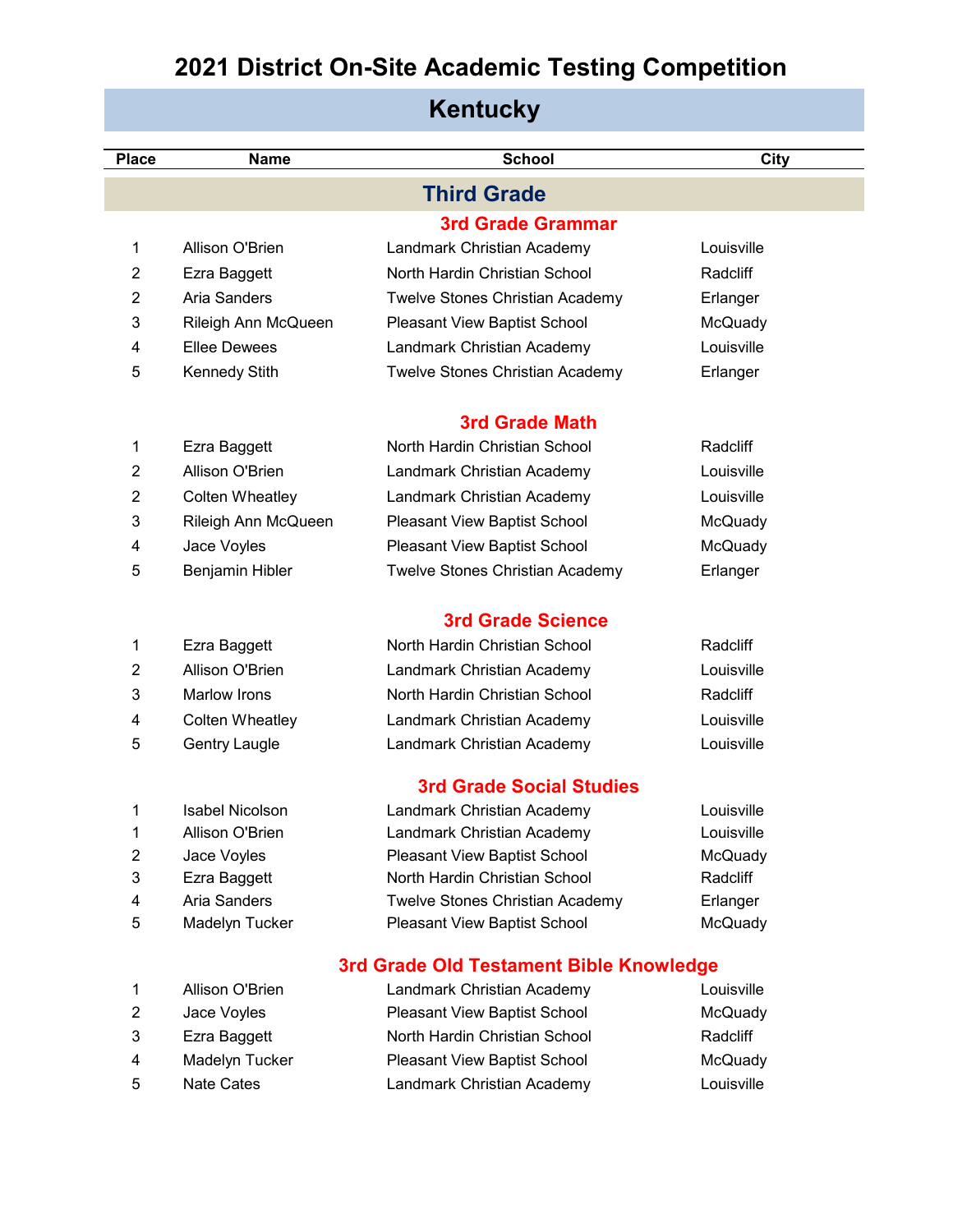|  |  | <b>Kentucky</b> |
|--|--|-----------------|
|--|--|-----------------|

| <b>Place</b>   | <b>Name</b>            | <b>School</b>                           | <b>City</b> |
|----------------|------------------------|-----------------------------------------|-------------|
|                |                        | <b>Third Grade (continued)</b>          |             |
|                |                        | 3rd Grade New Testament Bible Knowledge |             |
| 1              | <b>Mercy Daves</b>     | <b>Twelve Stones Christian Academy</b>  | Erlanger    |
| 1              | Madelyn Tucker         | Pleasant View Baptist School            | McQuady     |
| 2              | Allison O'Brien        | Landmark Christian Academy              | Louisville  |
| $\overline{2}$ | Jace Voyles            | Pleasant View Baptist School            | McQuady     |
| 3              | <b>Nate Cates</b>      | Landmark Christian Academy              | Louisville  |
| 4              | Ezra Baggett           | North Hardin Christian School           | Radcliff    |
|                |                        | <b>3rd Grade Creative Writing</b>       |             |
| 1              | Rileigh McQueen        | Pleasant View Baptist School            | McQuady     |
| 2              | Marlow Irons           | North Hardin Christian School           | Radcliff    |
| 3              | Allison O'Brien        | Landmark Christian Academy              | Louisville  |
| 4              | <b>Isobel Nicolson</b> | Landmark Christian Academy              | Louisville  |
|                |                        | <b>Fourth Grade</b>                     |             |
|                |                        | <b>4th Grade Grammar</b>                |             |
| 1              | Zoe Heckaman           | Landmark Christian Academy              | Louisville  |
| 1              | Kenzie Voyles          | Pleasant View Baptist School            | McQuady     |
| 2              | Maggie Compton         | Pleasant View Baptist School            | McQuady     |
| 3              | Landon Calloway        | Pleasant View Baptist School            | McQuady     |
| 4              | <b>Marshall Henry</b>  | Pleasant View Baptist School            | McQuady     |
| 5              | Layton Calloway        | Pleasant View Baptist School            | McQuady     |
|                |                        | <b>4th Grade Math</b>                   |             |
|                |                        |                                         |             |
| 1              | Zoe Heckaman           | Landmark Christian Academy              | Louisville  |
| 1              | Andrew Hoffman         | Twelve Stones Christian Academy         | Erlanger    |
| 2              | Easton Rasor           | <b>Twelve Stones Christian Academy</b>  | Erlanger    |
| 3              | Kenzie Voyles          | Pleasant View Baptist School            | McQuady     |
| 4              | Maggie Compton         | Pleasant View Baptist School            | McQuady     |
| 5              | <b>Gabriel Smith</b>   | Twelve Stones Christian Academy         | Erlanger    |
|                |                        | <b>4th Grade Science</b>                |             |
| 1              | Zoe Heckaman           | Landmark Christian Academy              | Louisville  |
| 1              | Conor Speed            | Landmark Christian Academy              | Louisville  |
| $\overline{c}$ | Makayla Revels         | Landmark Christian Academy              | Louisville  |
| 3              | Maggie Compton         | Pleasant View Baptist School            | McQuady     |
| 4              | Joshua Chiquitucto     | North Hardin Christian School           | Radcliff    |
| 5              | <b>Easton Rasor</b>    | Twelve Stones Christian Academy         | Erlanger    |
|                |                        |                                         |             |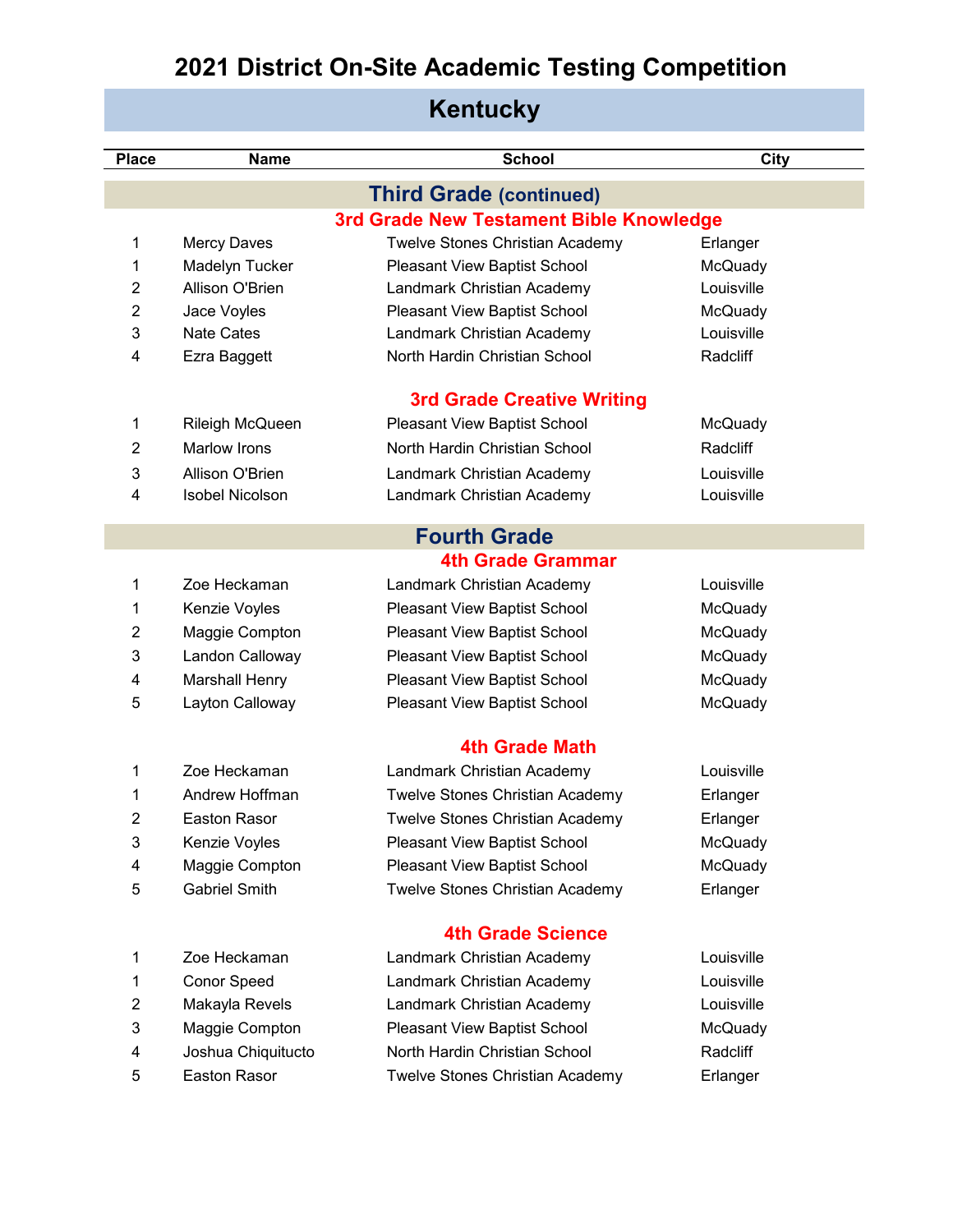| Kentucky       |                       |                                         |                |  |
|----------------|-----------------------|-----------------------------------------|----------------|--|
| <b>Place</b>   | <b>Name</b>           | <b>School</b>                           | City           |  |
|                |                       | <b>Fourth Grade (continued)</b>         |                |  |
|                |                       | <b>4th Grade Social Studies</b>         |                |  |
| 1              | <b>Conor Speed</b>    | Landmark Christian Academy              | Louisville     |  |
| $\overline{2}$ | Easton Rasor          | <b>Twelve Stones Christian Academy</b>  | Erlanger       |  |
| 3              | <b>Marshall Henry</b> | Pleasant View Baptist School            | McQuady        |  |
| 4              | Landon Calloway       | Pleasant View Baptist School            | <b>McQuady</b> |  |
| 5              | Kenzie Voyles         | Pleasant View Baptist School            | McQuady        |  |
|                |                       | 4th Grade Old Testament Bible Knowledge |                |  |
| 1              | Landon Calloway       | Pleasant View Baptist School            | McQuady        |  |
| $\overline{2}$ | Kenzie Voyles         | Pleasant View Baptist School            | McQuady        |  |
|                |                       | 4th Grade New Testament Bible Knowledge |                |  |
| 1              | Landon Calloway       | Pleasant View Baptist School            | McQuady        |  |
| $\overline{2}$ | Joshua Chiquitucto    | North Hardin Christian School           | Radcliff       |  |
| 3              | Kenzie Voyles         | Pleasant View Baptist School            | <b>McQuady</b> |  |
|                |                       | <b>4th Grade Creative Writing</b>       |                |  |
| 1              | Zoe Heckaman          | Landmark Christian Academy              | Louisville     |  |
| 2              | Joshua Chiquitucto    | North Hardin Christian School           | Radcliff       |  |
| 3              | Kenzie Voyles         | Pleasant View Baptist School            | McQuady        |  |
| 4              | Landon Calloway       | Pleasant View Baptist School            | McQuady        |  |
| 4              | Jayla Roberts         | Landmark Christian Academy              | Louisville     |  |
| 5              | Makayla Revels        | Landmark Christian Academy              | Louisville     |  |
|                |                       | <b>Fifth Grade</b>                      |                |  |
|                |                       | <b>5th Grade Grammar</b>                |                |  |
| 1              | Kenneth Womack        | North Hardin Christian School           | Radcliff       |  |
| $\overline{2}$ | <b>Wesley Bradley</b> | Pleasant View Baptist School            | McQuady        |  |
|                |                       | <b>5th Grade Math</b>                   |                |  |
| 1              | Lillie Latham         | Landmark Christian Academy              | Louisville     |  |
| $\overline{2}$ | Emma Dobben           | Landmark Christian Academy              | Louisville     |  |
| 3              | <b>Wesley Bradley</b> | Pleasant View Baptist School            | McQuady        |  |
| 4              | Lacey Hodge           | Twelve Stones Christian Academy         | Erlanger       |  |
| 5              | Moriah Humston        | Landmark Christian Academy              | Louisville     |  |
|                |                       | <b>5th Grade Science</b>                |                |  |
| 1              | <b>Trey McQueen</b>   | Pleasant View Baptist School            | McQuady        |  |
| $\overline{2}$ | Alistair Nicholson    | Landmark Christian Academy              | Louisville     |  |
| 3              | <b>Wesley Bradley</b> | Pleasant View Baptist School            | McQuady        |  |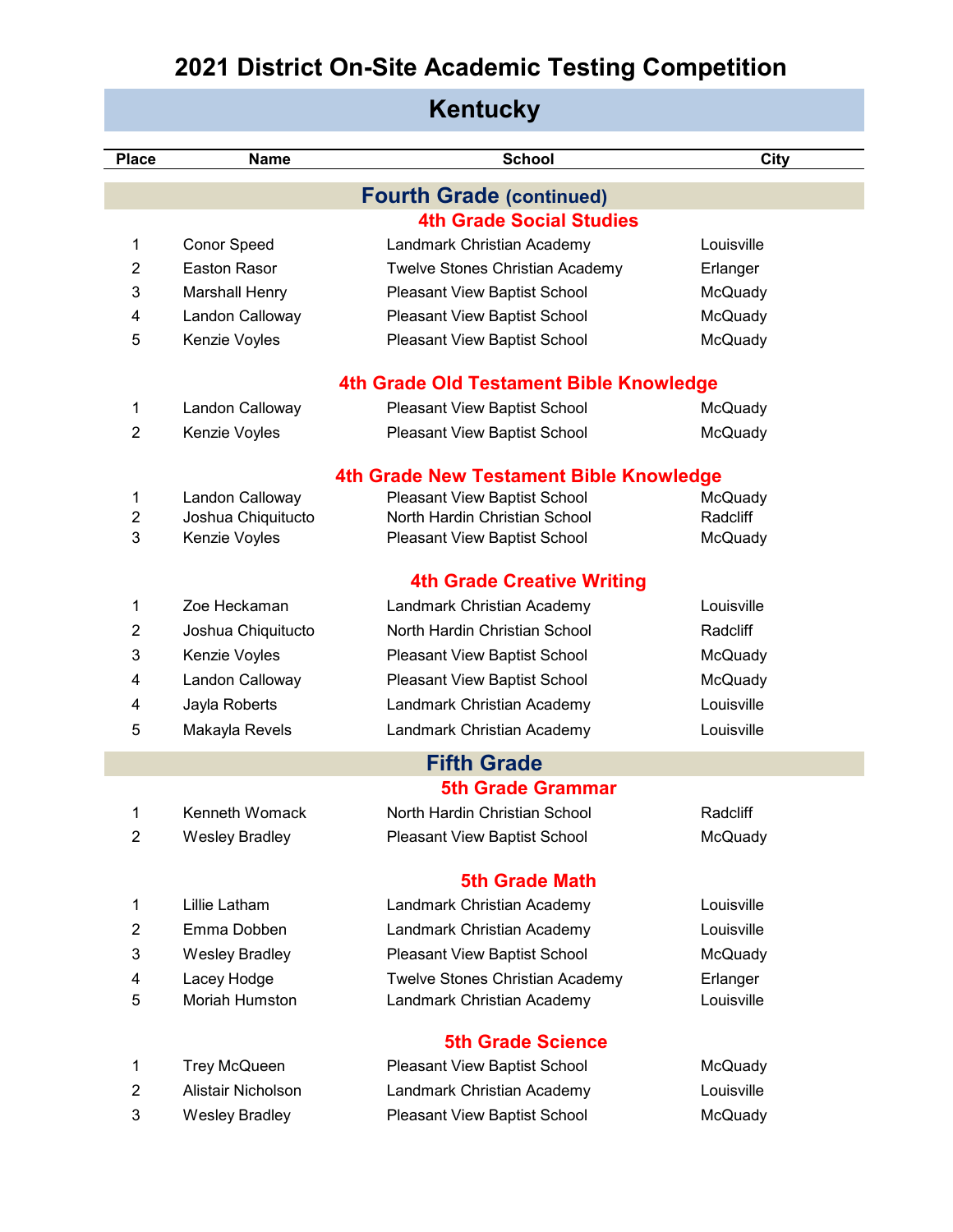| <b>Kentucky</b> |                                      |                                         |            |  |  |
|-----------------|--------------------------------------|-----------------------------------------|------------|--|--|
| Place           | <b>School</b><br>City<br><b>Name</b> |                                         |            |  |  |
|                 |                                      |                                         |            |  |  |
|                 |                                      | <b>Fifth Grade (continued)</b>          |            |  |  |
|                 |                                      | <b>5th Grade Social Studies</b>         |            |  |  |
| 1               | Precious Francillon                  | Landmark Christian Academy              | Louisville |  |  |
| 2               | Wesley Bradley                       | Pleasant View Baptist School            | McQuady    |  |  |
| 3               | Kate Ogburn                          | Pleasant View Baptist School            | McQuady    |  |  |
|                 |                                      | 5th Grade Old Testament Bible Knowledge |            |  |  |
| 1               | Alistair Nicholson                   | Landmark Christian Academy              | Louisville |  |  |
|                 |                                      | 5th Grade New Testament Bible Knowledge |            |  |  |
| 1               | Kenneth Womack                       | North Hardin Christian School           | Radcliff   |  |  |
|                 |                                      | <b>5th Grade Creative Writing</b>       |            |  |  |
| 1               | Hannah Humston                       | Landmark Christian Academy              | Louisville |  |  |
| 2               | <b>Trey McQueen</b>                  | Pleasant View Baptist School            | McQuady    |  |  |
| 3               | Kate Ogburn                          | Pleasant View Baptist School            | McQuady    |  |  |
| 4               | Emma Dobben                          | Landmark Christian Academy              | Louisville |  |  |
| 5               | <b>Moriah Humston</b>                | Landmark Christian Academy              | Louisville |  |  |

#### **6th Grade Grammar Sixth Grade**

|    | Aleigha Bartlett      | <b>Pleasant View Baptist School</b> | McQuady  |
|----|-----------------------|-------------------------------------|----------|
|    | Christian Chiquitucto | North Hardin Christian School       | Radcliff |
| 3  | <b>Gavin Spencer</b>  | North Hardin Christian School       | Radcliff |
| 4  | Josiah Crawford       | <b>Pleasant View Baptist School</b> | McQuady  |
| 5. | Leilani Crawford      | North Hardin Christian School       | Radcliff |
|    |                       |                                     |          |

#### **6th Grade Math**

| 1 | Christian Chiquitucto | North Hardin Christian School       | Radcliff |
|---|-----------------------|-------------------------------------|----------|
| 2 | Aleigha Bartlett      | <b>Pleasant View Baptist School</b> | McQuady  |
| 3 | Josiah Crawford       | <b>Pleasant View Baptist School</b> | McQuady  |
| 4 | Gavin Spencer         | North Hardin Christian School       | Radcliff |
| 5 | Leilani Crawford      | North Hardin Christian School       | Radcliff |
|   |                       | <b>6th Grade Science</b>            |          |
| 1 | Gavin Spencer         | North Hardin Christian School       | Radcliff |
| 2 | Aleigha Bartlett      | <b>Pleasant View Baptist School</b> | McQuady  |
| 2 | Josiah Crawford       | <b>Pleasant View Baptist School</b> | McQuady  |

Sarah Clark Landmark Christian Academy Louisville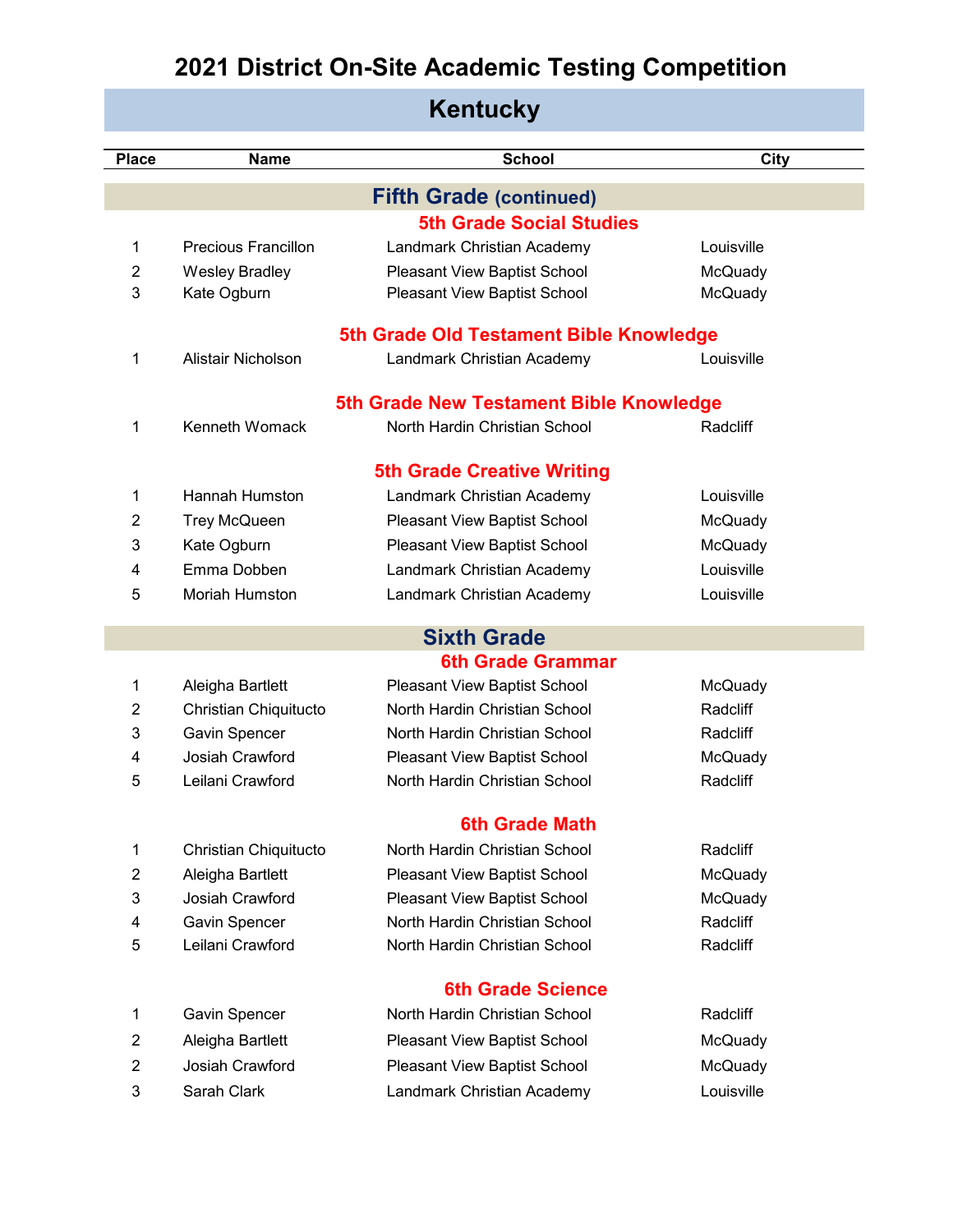| <b>Place</b>   | <b>Name</b>           | <b>School</b>                                                      | City       |
|----------------|-----------------------|--------------------------------------------------------------------|------------|
|                |                       | <b>Sixth Grade (continued)</b>                                     |            |
|                |                       | <b>6th Grade Social Studies</b>                                    |            |
| $\mathbf{1}$   | Sarah Clark           | Landmark Christian Academy                                         | Louisville |
| $\overline{2}$ | Gavin Spencer         | North Hardin Christian School                                      | Radcliff   |
|                |                       |                                                                    |            |
|                |                       | 6th Grade Old Testament Bible Knowledge                            |            |
| $\mathbf 1$    | Sarah Clark           | Landmark Christian Academy                                         | Louisville |
| 2              | Gavin Spencer         | North Hardin Christian School                                      | Radcliff   |
|                |                       | 6th Grade New Testament Bible Knowledge                            |            |
| 1              | Gavin Spencer         | North Hardin Christian School                                      | Radcliff   |
|                |                       |                                                                    |            |
| $\mathbf 1$    | Gavin Spencer         | 6th Grade Creative Writing: Essay<br>North Hardin Christian School | Radcliff   |
| 2              | Leilani Crawford      | North Hardin Christian School                                      | Radcliff   |
| 3              | Christian Chiquitucto | North Hardin Christian School                                      | Radcliff   |
|                |                       |                                                                    |            |
|                |                       | <b>6th Grade Creative Writing: Poetry</b>                          |            |
| 1              | Gavin Spencer         |                                                                    | Radcliff   |
|                |                       | <b>6th Grade Expository Writing: Essay</b>                         |            |
| 2              | Gavin Spencer         | North Hardin Christian School                                      | Radcliff   |
|                |                       | <b>Seventh Grade</b>                                               |            |
|                |                       | <b>7th Grade English</b>                                           |            |
| 1              | Julianne Malone       | North Hardin Christian School                                      | Radcliff   |
| 2              | Peyton Compton        | Pleasant View Baptist School                                       | McQuady    |
| 3              | <b>Helen Oakes</b>    | North Hardin Christian School                                      | Radcliff   |
|                |                       |                                                                    |            |
|                |                       | <b>7th Grade History/Geography</b>                                 |            |
| $\mathbf 1$    | <b>Amos Bartlett</b>  | Pleasant View Baptist School                                       | McQuady    |
| $\overline{2}$ | Joshua Mullins        | Landmark Christian Academy                                         | Louisville |
|                |                       | <b>7th Grade Math</b>                                              |            |
| 1              | Ethan Dobben          | Landmark Christian Academy                                         | Louisville |
| $\overline{2}$ | <b>Amos Bartlett</b>  | Pleasant View Baptist School                                       | McQuady    |
| 3              | <b>Helen Oakes</b>    | North Hardin Christian School                                      | Radcliff   |
| 4              | Caleb Hodge           | Twelve Stones Christian Academy                                    | Erlanger   |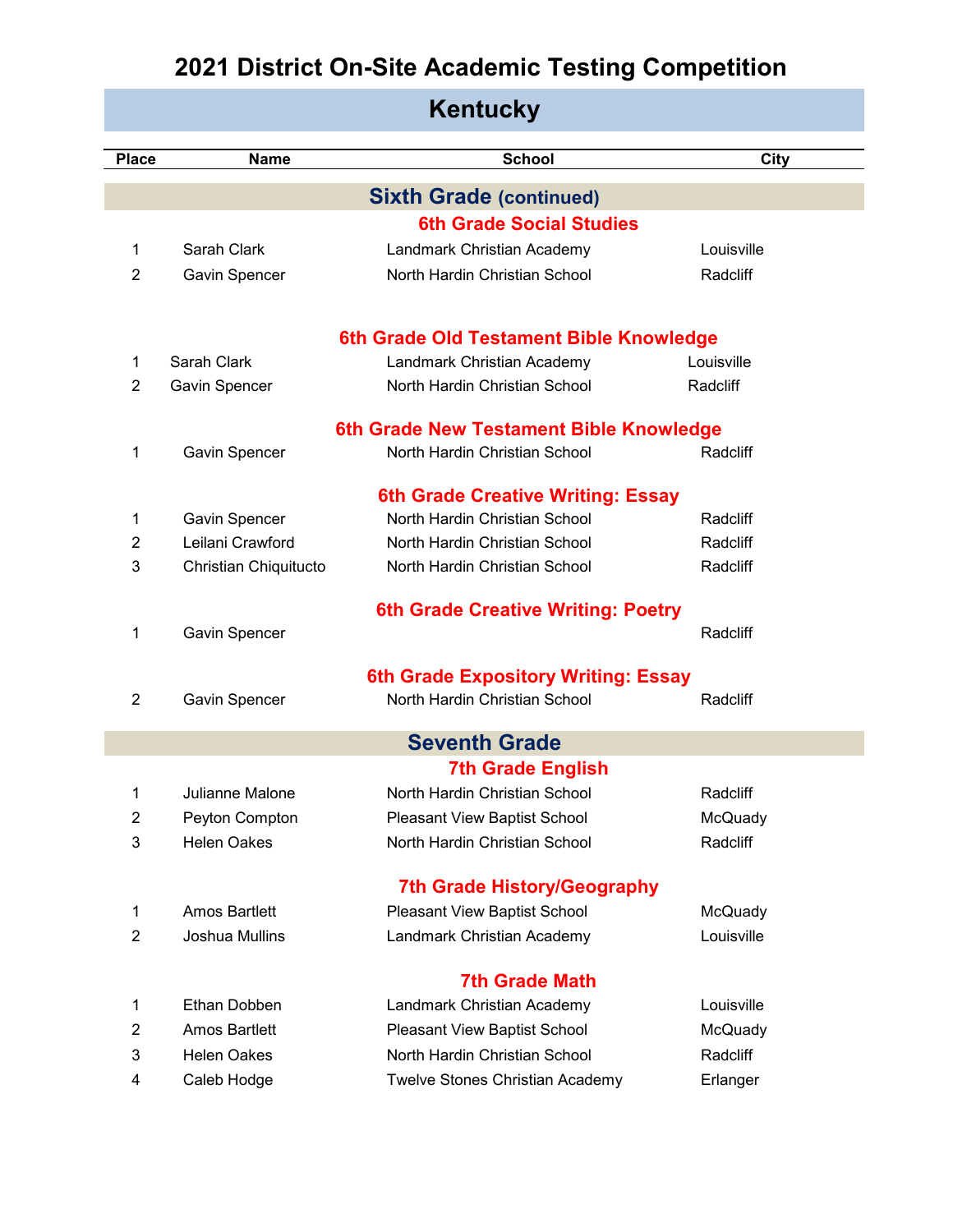|                |                        | <b>Kentucky</b>                          |                |
|----------------|------------------------|------------------------------------------|----------------|
| <b>Place</b>   | <b>Name</b>            | <b>School</b>                            | <b>City</b>    |
|                |                        | <b>Seventh Grade (continued)</b>         |                |
|                |                        | <b>7th Grade Science</b>                 |                |
| 1              | Peyton Compton         | Pleasant View Baptist School             | McQuady        |
| $\overline{2}$ | <b>Helen Oakes</b>     | North Hardin Christian School            | Radcliff       |
|                |                        | <b>7th Grade Creative Writing: Essay</b> |                |
| 1              | <b>Julianne Malone</b> | North Hardin Christian School            | Radcliff       |
|                |                        | <b>Eighth Grade</b>                      |                |
|                |                        | <b>8th Grade English</b>                 |                |
| 1              | <b>Brayden McCoy</b>   | Landmark Christian Academy               | Louisville     |
| $\overline{2}$ | Levi Scott             | Pleasant View Baptist School             | McQuady        |
|                |                        | 8th Grade History/Geography              |                |
| 1              | Jayden Holland         | Landmark Christian Academy               | Louisville     |
| 2              | <b>Brayden McCoy</b>   | Landmark Christian Academy               | Louisville     |
| 3              | Levi Scott             | Pleasant View Baptist School             | McQuady        |
| 4              | Morgan Tucker          | Pleasant View Baptist School             | McQuady        |
| 4              | Makenah Voyles         | Pleasant View Baptist School             | McQuady        |
| 5              | <b>Ben Compton</b>     | Pleasant View Baptist School             | McQuady        |
|                |                        | <b>8th Grade Math</b>                    |                |
| 1              | Aiden Laugle           | Landmark Christian Academy               | Louisville     |
| $\overline{2}$ | Brayden McCoy          | Landmark Christian Academy               | Louisville     |
| 3              | Levi Scott             | Pleasant View Baptist School             | McQuady        |
| 4              | Jayden Holland         | Landmark Christian Academy               | Louisville     |
| 5              | Makenah Voyles         | Pleasant View Baptist School             | <b>McQuady</b> |
|                |                        | <b>8th Grade Science</b>                 |                |
| 1              | Aiden Laugle           | Landmark Christian Academy               | Louisville     |
| $\overline{2}$ | Benjamin Compton       | Pleasant View Baptist School             | McQuady        |
| 3              | Levi Scott             | Pleasant View Baptist School             | McQuady        |
| 4              | <b>Brayden McCoy</b>   | Landmark Christian Academy               | Louisville     |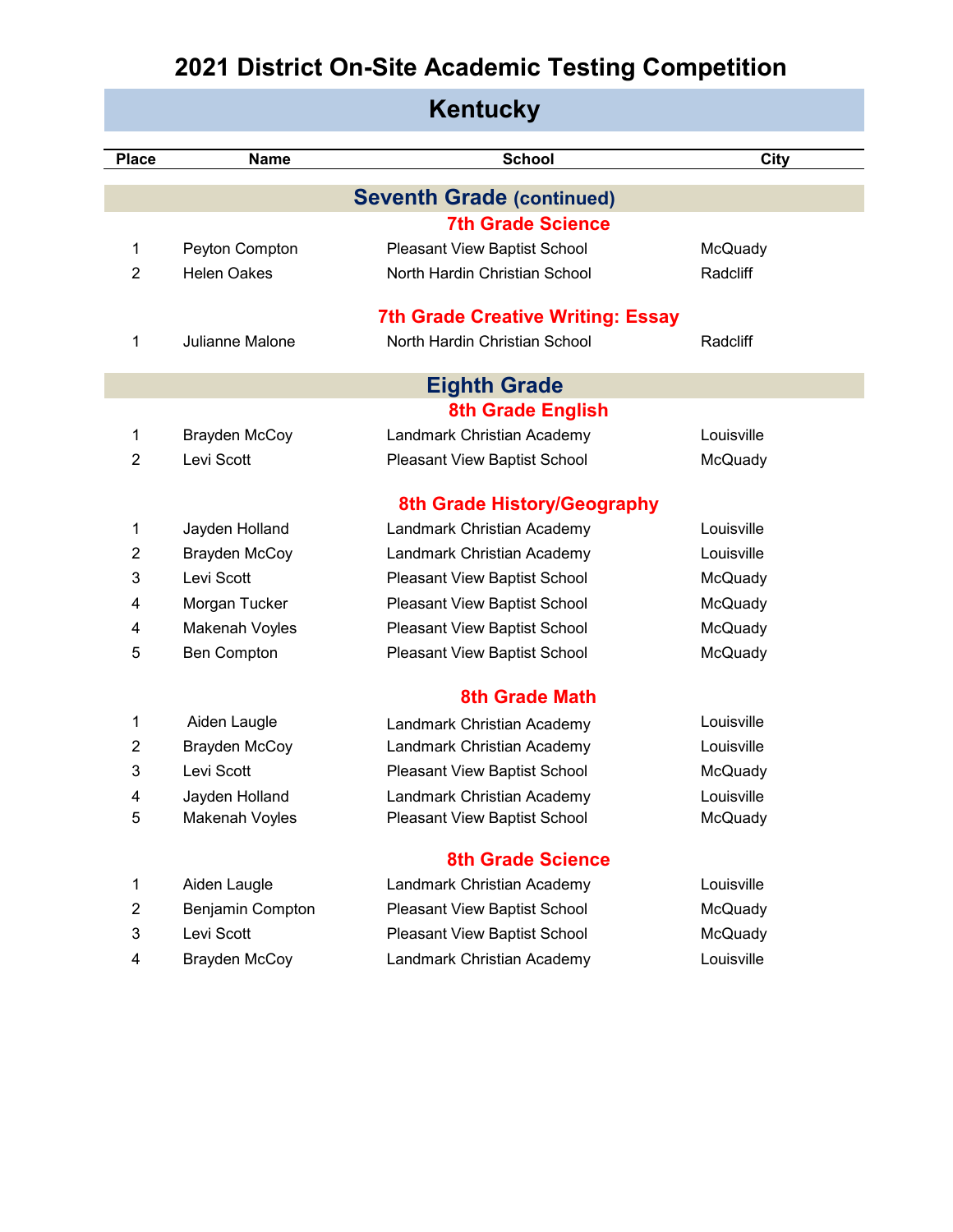**Kentucky**

| <b>Place</b>   | <b>Name</b>          | <b>School</b>                              | City       |
|----------------|----------------------|--------------------------------------------|------------|
|                |                      | <b>Eighth Grade (continued)</b>            |            |
|                |                      | 8th Grade Old Testament Bible Knowledge    |            |
| 1              | Makenah Voyles       | Pleasant View Baptist School               | McQuady    |
| $\overline{2}$ | Joseph Crawford      | Pleasant View Baptist School               | McQuady    |
| 3              | Morgan Tucker        | Pleasant View Baptist School               | McQuady    |
| 4              | Brayden McCoy        | Landmark Christian Academy                 | Louisville |
|                |                      | 8th Grade New Testament Bible Knowledge    |            |
| 1              | Morgan Tucker        | Pleasant View Baptist School               | McQuady    |
| 1              | Makenah Voyles       | Pleasant View Baptist School               | McQuady    |
| 2              | <b>Brayden McCoy</b> | Landmark Christian Academy                 | Louisville |
|                |                      | 8th Grade Creative Writing: Essay          |            |
| 1              | Morgan Kate Tucker   | Pleasant View Baptist School               | McQuady    |
| 2              | Makenah Voyles       | Pleasant View Baptist School               | McQuady    |
| 3              | Levi Scott           | Pleasant View Baptist School               | McQuady    |
|                |                      |                                            |            |
|                |                      | <b>8th Grade Expository Writing: Essay</b> |            |
| 1              | Levi Scott           | Pleasant View Baptist School               | McQuady    |
|                |                      | <b>High School</b>                         |            |
|                |                      | <b>Accounting</b>                          |            |
| 1              | Jahaziel Singayao    | North Hardin Christian School              | Radcliff   |
|                |                      | <b>Advanced Math</b>                       |            |
| 1              | Joshua Conrad        | Landmark Christian Academy                 | Louisville |
| $\overline{2}$ | Natalie Stayton      | Landmark Christian Academy                 | Louisville |
|                |                      |                                            |            |
|                |                      | <b>Algebra 1</b>                           |            |
| 1              | Lillian Osborne      | North Hardin Christian School              | Radcliff   |
| 1              | Mei Lin Wiegand      | Twelve Stones Christian Academy            | Erlanger   |
| 2              | Jillian Calloway     | Pleasant View Baptist School               | McQuady    |
| 3              | <b>Isaac Humston</b> | Landmark Christian Academy                 | Louisville |
| 3              | Jahaziel Singayao    | North Hardin Christian School              | Radcliff   |
| 4              | <b>Glory Sanchez</b> | North Hardin Christian School              | Radcliff   |
| 5              | <b>Olivia Anders</b> | Landmark Christian Academy                 | Louisville |
|                |                      | <b>Algebra II</b>                          |            |
| 1              | Natalie Stayton      | Landmark Christian Academy                 | Louisville |

2 Wyatt Tucker Pleasant View Baptist School McQuady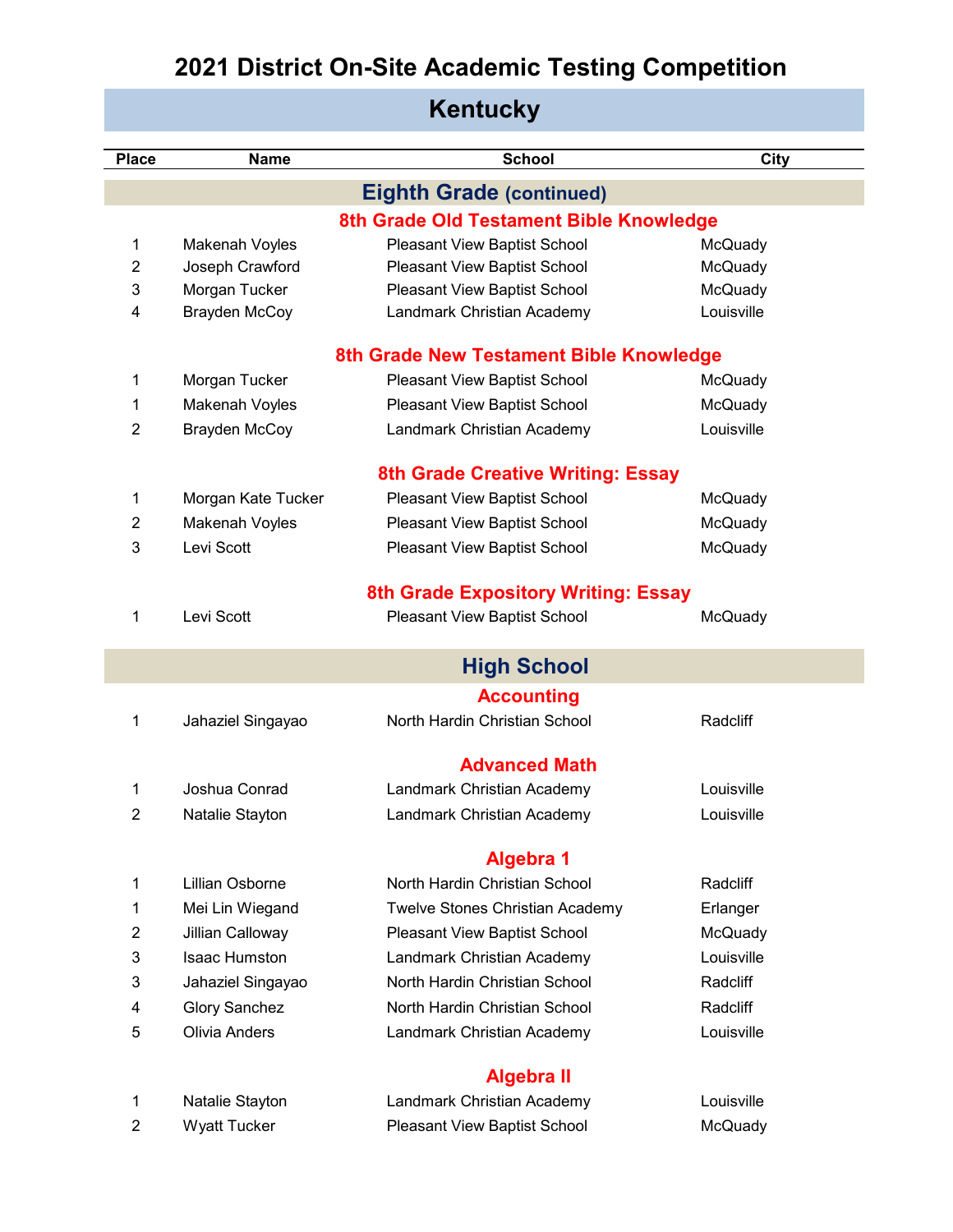| <b>Kentucky</b> |                      |                                 |            |
|-----------------|----------------------|---------------------------------|------------|
| <b>Place</b>    | <b>Name</b>          | <b>School</b>                   | City       |
|                 |                      | <b>High School (continued)</b>  |            |
|                 |                      | <b>Algebra/Geometry</b>         |            |
| 1               | Jake Calloway        | Pleasant View Baptist School    | McQuady    |
| 1               | Natalie Stayton      | Landmark Christian Academy      | Louisville |
| 2               | <b>Ellie McGraw</b>  | Pleasant View Baptist School    | McQuady    |
| 2               | <b>Glory Sanchez</b> | North Hardin Christian School   | Radcliff   |
| 3               | Kevin Womack         | North Hardin Christian School   | Radcliff   |
|                 |                      | <b>Biology</b>                  |            |
| 1               | Sarah Cummings       | Landmark Christian Academy      | Louisville |
| 2               | <b>Emily Maynard</b> | Landmark Christian Academy      | Louisville |
| 3               | Natalie Stayton      | Landmark Christian Academy      | Louisville |
| 4               | Ellyson Bryson       | Pleasant View Baptist School    | McQuady    |
|                 |                      |                                 |            |
|                 |                      | <b>Chemistry</b>                |            |
| 1               | Caleb Elmlinger      | North Hardin Christian School   | Radcliff   |
| 2               | Sarah Cummings       | Landmark Christian Academy      | Louisville |
| 3               | Jake Calloway        | Pleasant View Baptist School    | McQuady    |
| 3               | <b>Raciona Perks</b> | North Hardin Christian School   | Radcliff   |
|                 |                      | <b>Comprehensive Science</b>    |            |
| 1               | Kevin Womack         | North Hardin Christian School   | Radcliff   |
|                 |                      | <b>Creative Writing: Essay</b>  |            |
| 1               | <b>Wyatt Tucker</b>  | Pleasant View Baptist School    | McQuady    |
| 2               | Kylie Hodge          | Twelve Stones Christian Academy | Erlanger   |
| 3               | Caleb Ogburn         | Pleasant View Baptist School    | McQuady    |
| 4               | Jillian Calloway     | Pleasant View Baptist School    | McQuady    |
| 5               | Corynne Laugle       | Landmark Christian Academy      | Louisville |
|                 |                      | <b>Creative Writing: Poetry</b> |            |
| 1               | Jake Calloway        | Pleasant View Baptist School    | McQuady    |
| $\overline{c}$  | Savannah McGraw      | Pleasant View Baptist School    | McQuady    |
| 3               | Joshua Ogburn        | Pleasant View Baptist School    | McQuady    |
|                 |                      | <b>English</b>                  |            |
| 1               | Jewelia Pliska       | Landmark Christian Academy      | Louisville |
| 2               | <b>Emily Maynard</b> | Landmark Christian Academy      | Louisville |
| 3               | Abigail Hill         | Pleasant View Baptist School    | McQuady    |
| 4               | Jillian Calloway     | Pleasant View Baptist School    | McQuady    |
| 5               | Ellyson Bryson       | Pleasant View Baptist School    | McQuady    |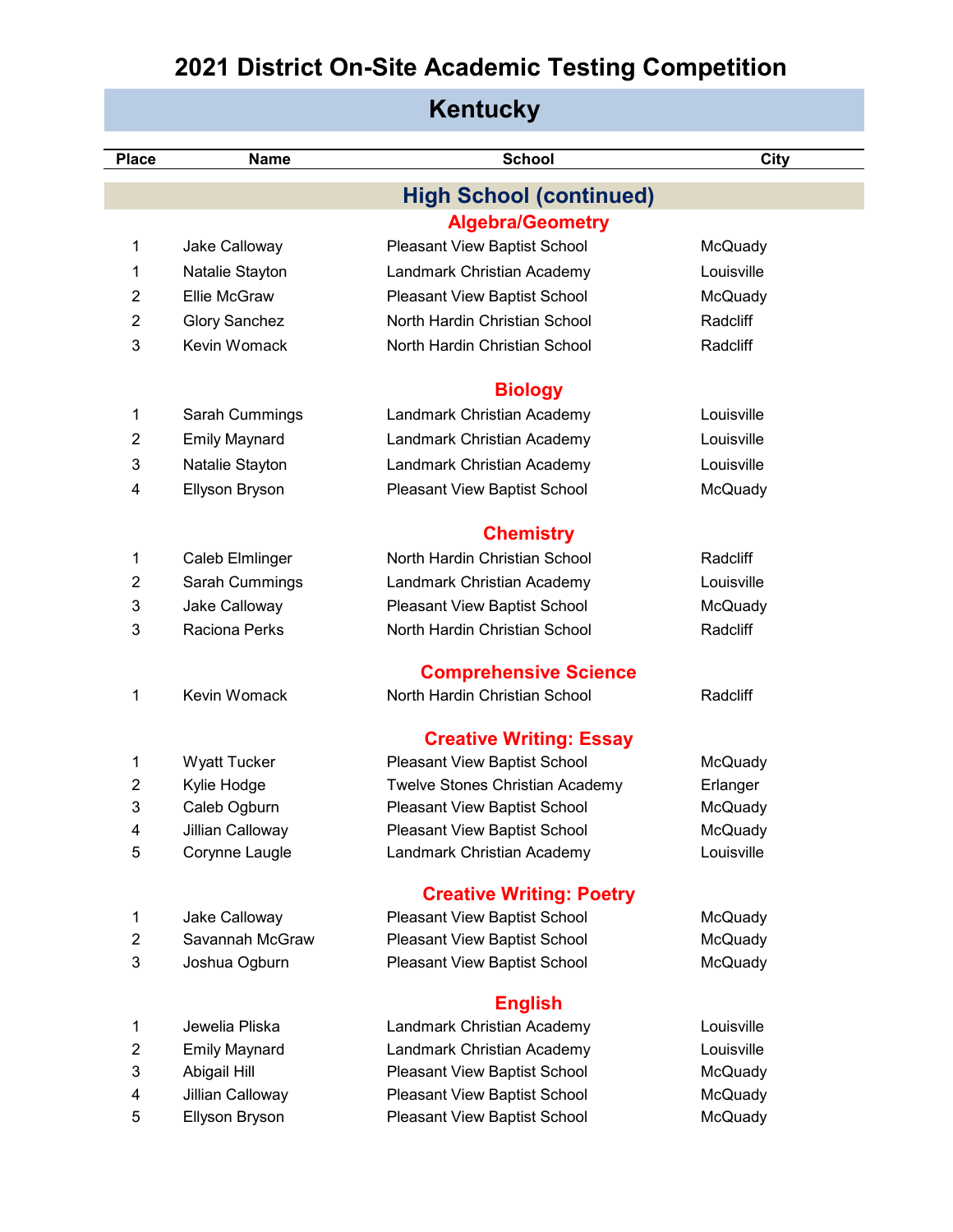#### **Place Name School City High School (continued) Expository Writing: Essay** Jewelia Pliska Landmark Christian Academy Louisville Ellie McGraw Pleasant View Baptist School McQuady Jillian Calloway Pleasant View Baptist School McQuady Wyatt Tucker Pleasant View Baptist School McQuady Olivia Anders Landmark Christian Academy Louisville **Geometry** Ellie McGraw Pleasant View Baptist School McQuady Ryan Voyles Pleasant View Baptist School McQuady Natalie Stayton Landmark Christian Academy Louisville Jake Calloway Pleasant View Baptist School McQuady **Home Economics** Natalie Stayton Landmark Christian Academy Louisville **Music Theory** Jillian Calloway Pleasant View Baptist School McQuady Abigail Hill Pleasant View Baptist School McQuady **New Testament Bible Knowledge** Joshua Conrad Landmark Christian Academy Louisville Caleb Elmlinger North Hardin Christian School Radcliff 2 Wyatt Tucker Pleasant View Baptist School McQuady Corynne Laugle Landmark Christian Academy Louisville 4 Hunter Persinger Pleasant View Baptist School McQuady **Old Testament Bible Knowledge** Wyatt Tucker Pleasant View Baptist School McQuady Jenna Calloway Pleasant View Baptist School McQuady **Physical Science** Kevin Womack North Hardin Christian School Radcliff Elijah Dobben Landmark Christian Academy Louisville Addison Maynard Landmark Christian Academy Louisville Isaac Humston Landmark Christian Academy Louisville Lillian Osborne North Hardin Christian School Radcliff Jahaziel Singayao North Hardin Christian School Radcliff Wyatt Tucker Pleasant View Baptist School McQuady

#### **Kentucky**